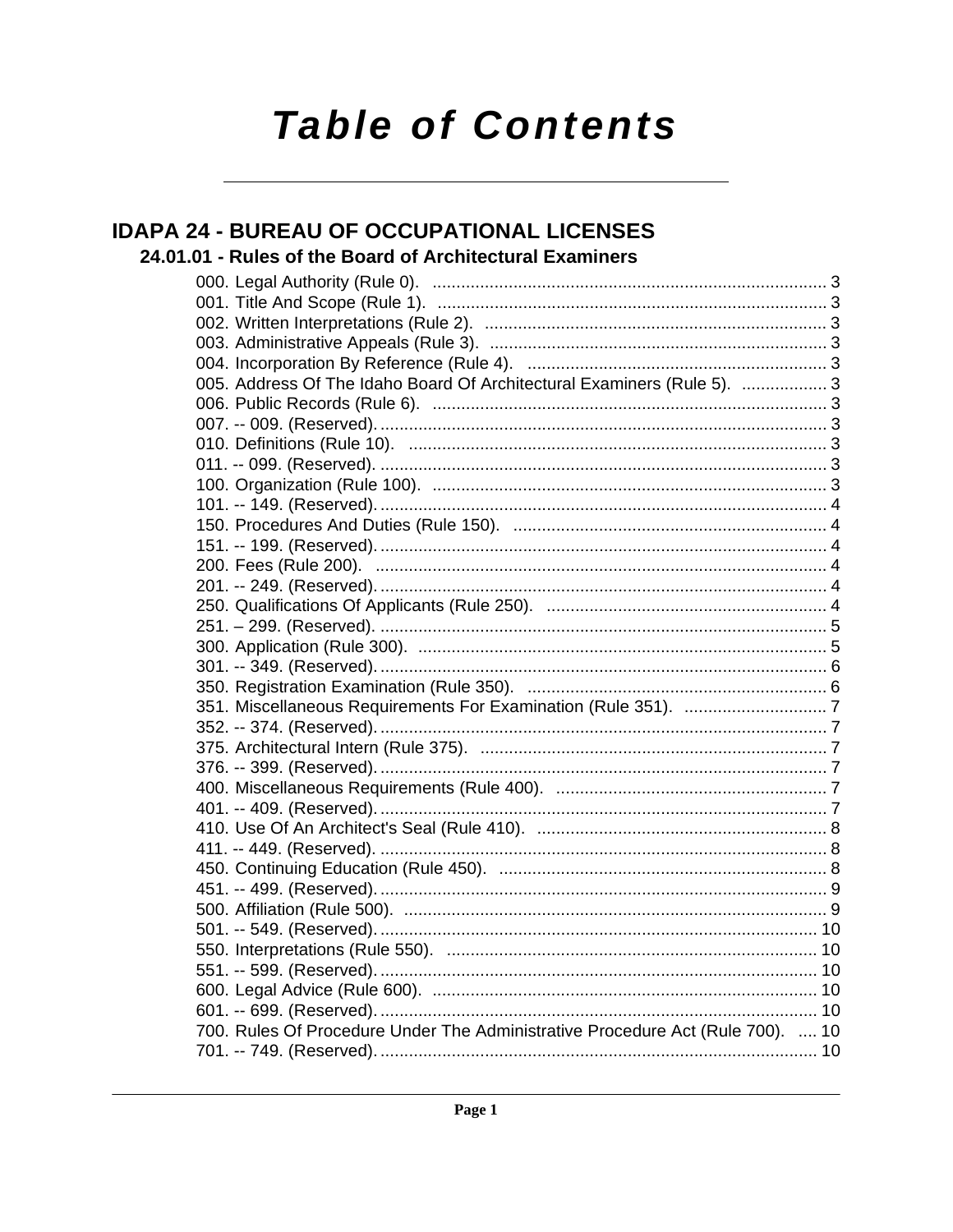## *Table of Contents (cont'd)*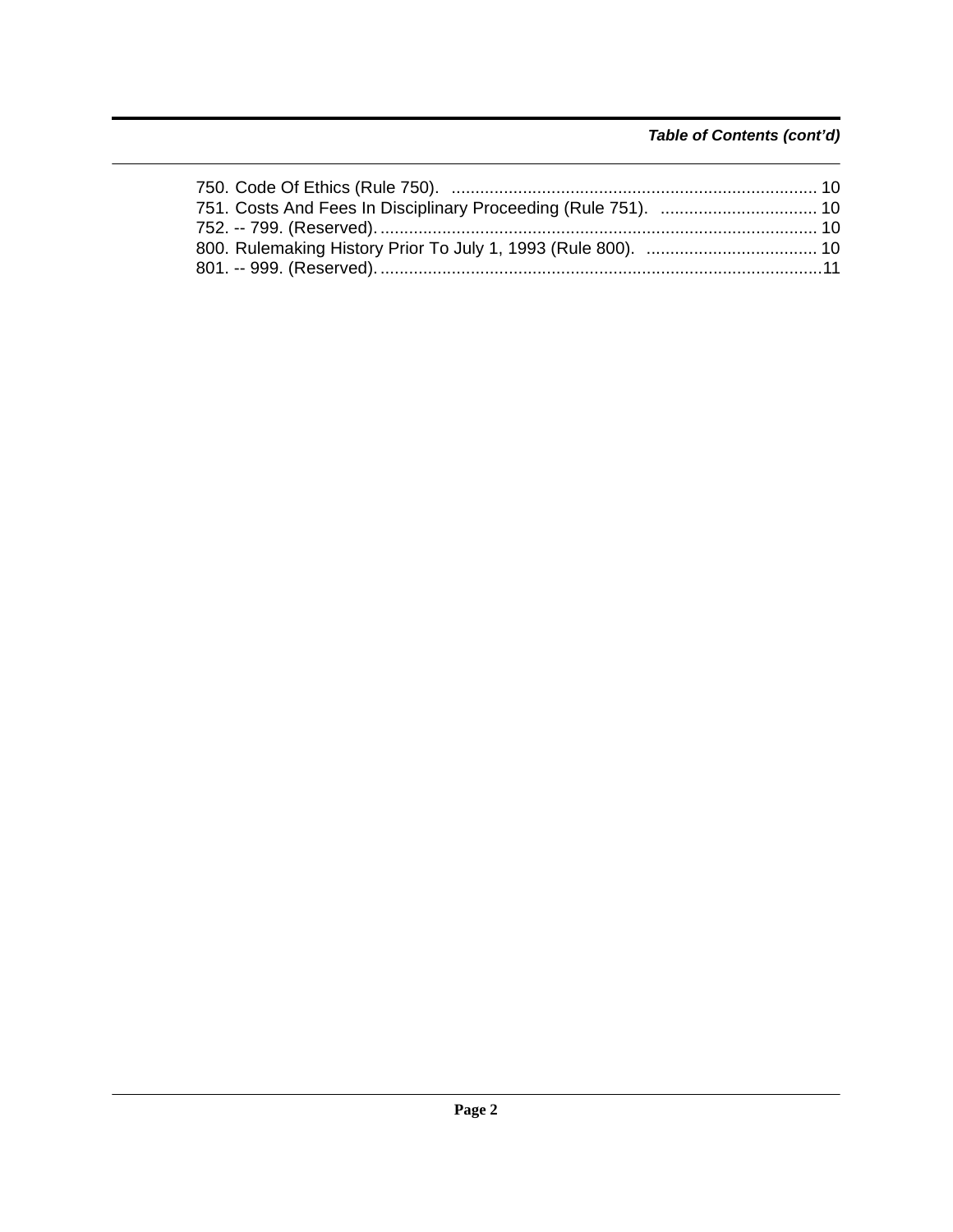#### **IDAPA 24 TITLE 01 CHAPTER 01**

## **IDAPA 24 - BUREAU OF OCCUPATIONAL LICENSES**

## **24.01.01 - RULES OF THE BOARD OF ARCHITECTURAL EXAMINERS**

#### <span id="page-2-2"></span><span id="page-2-1"></span><span id="page-2-0"></span>**000. LEGAL AUTHORITY (RULE 0).**

These rules are hereby prescribed and established pursuant to the authority vested in the Board of Architectural Examiners by the provisions of Section 54-312, Idaho Code. (7-1-93)

#### <span id="page-2-3"></span>**001. TITLE AND SCOPE (RULE 1).**

These rules shall be cited as IDAPA 24.01.01, "Rules of the Board of Architectural Examiners." (7-1-93)

#### <span id="page-2-4"></span>**002. WRITTEN INTERPRETATIONS (RULE 2).**

The board may have written statements that pertain to the interpretation of the rules of this chapter. Such interpretations, if any, are available for public inspection and copying at cost in the main office of the Bureau of Occupational Licenses. (3-15-02) Occupational Licenses.

#### <span id="page-2-5"></span>**003. ADMINISTRATIVE APPEALS (RULE 3).**

Administrative appeals shall be governed by the Administrative Procedure Act, Title 67, Chapter 52, Idaho Code.

(3-15-02)

#### <span id="page-2-6"></span>**004. INCORPORATION BY REFERENCE (RULE 4).**

The document titled 2004-2005 NCARB Handbook for Interns and Architects, dated August 2004, referenced in Subsection 250.01, is herein incorporated by reference. The document titled NCARB Rules of Conduct as published by the National Council of Architectural Registration Boards, Dated August 2004, referenced in Section 750, is hereby incorporated by reference. All documents incorporated by reference can be obtained at the office of the Bureau and on the Board web site. (4-11-06) Bureau and on the Board web site.

#### <span id="page-2-7"></span>**005. ADDRESS OF THE IDAHO BOARD OF ARCHITECTURAL EXAMINERS (RULE 5).**

[The office of the Board of Architectural Examiners is located within the Bureau of Occupational Licenses, Owyhee](mailto:arc@ibol.idaho.gov)  Plaza, 1109 Main Street, Suite 220, Boise, Idaho 83702. The phone number of the Board is (208) 334-3233. The Board's FAX number is (208) 334-3945. The Board's e-mail address is arc@ibol.idaho.gov. The Board's official web [site is at](mailto:arc@ibol.idaho.gov) http://www.ibol.idaho.gov/arc.htm.

#### <span id="page-2-8"></span>**006. PUBLIC RECORDS (RULE 6).**

The records associated with the Board of Architectural Examiners are subject to the provisions of the Idaho Public Records Act, Title 9, Chapter 3, Idaho Code. (3-15-02)

#### <span id="page-2-9"></span>**007. -- 009. (RESERVED).**

#### <span id="page-2-10"></span>**010. DEFINITIONS (RULE 10).**

<span id="page-2-13"></span>**01. Board**. The Board of Architectural Examiners as prescribed in Section 54-312, Idaho Code.

(7-1-93)

**02. Bureau**. The Bureau of Occupational Licenses as prescribed in Sections 54-605 and 67-2602, Idaho Code. (3-15-02)

#### <span id="page-2-11"></span>**011. -- 099. (RESERVED).**

#### <span id="page-2-14"></span><span id="page-2-12"></span>**100. ORGANIZATION (RULE 100).**

<span id="page-2-15"></span>**01. Organization Of The Board**. At the last meeting of each year, the Board shall organize and elect from its members a Chairman and Vice Chairman, who shall assume the duties of their respective offices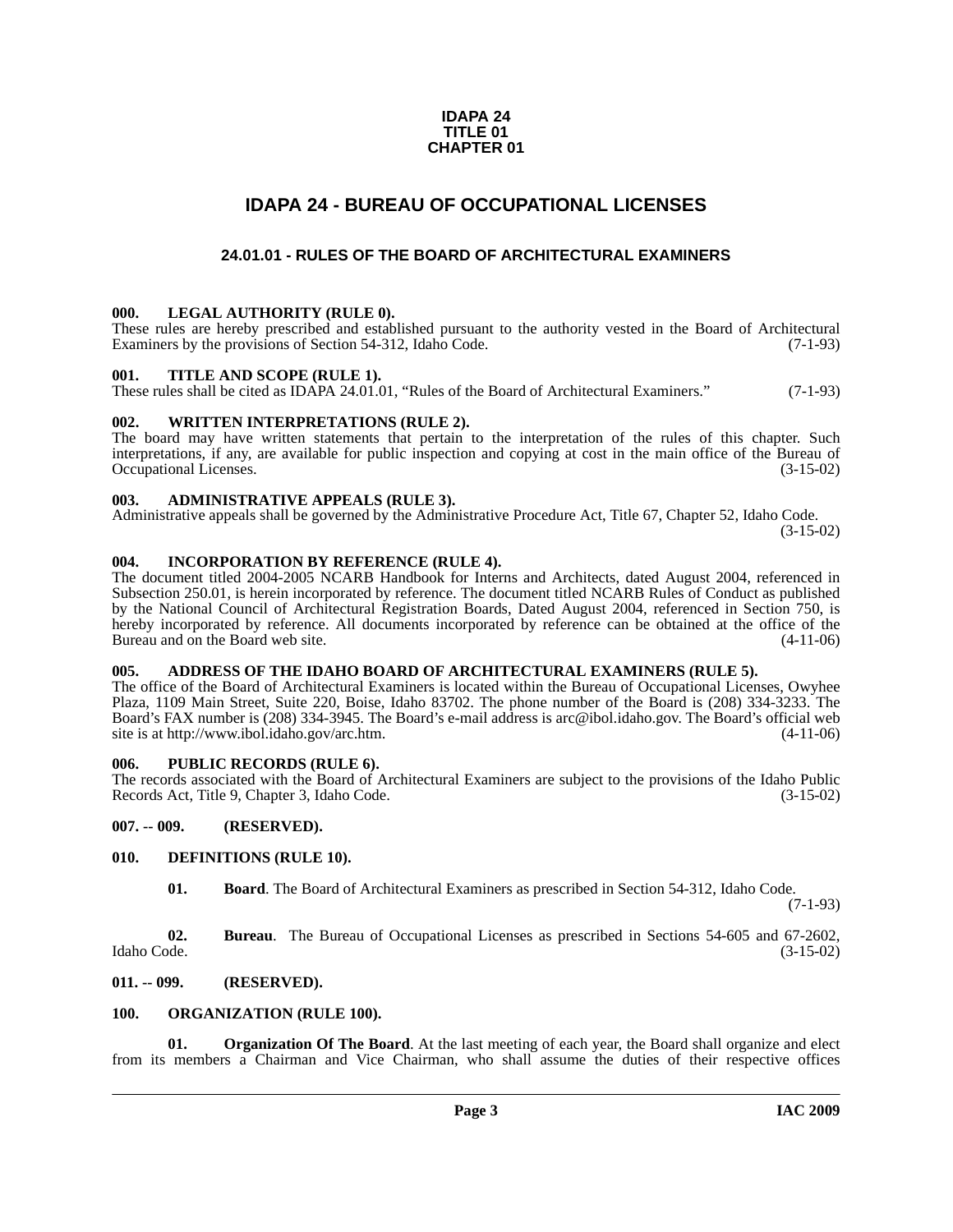*IDAHO ADMINISTRATIVE CODE IDAPA 24.01.01 - Rules of the Board of*

immediately upon such selection. (3-15-02)

*Bureau of Occupational Licenses* 

#### <span id="page-3-8"></span>**02. Board Members and Duties**. (7-1-93)

**a.** Chairman. The Chairman shall be a voting member of the Board, and when present preside at all meetings, appoint with the consent of the Board, all committees, and shall otherwise perform all duties pertaining to<br>the office of Chairman. The Chairman shall be an ex-officio member of all committees. (7-1-93) the office of Chairman. The Chairman shall be an ex-officio member of all committees.

**b.** Vice Chairman. The Vice Chairman shall, in the absence or incapacity of the Chairman exercise the duties and possess all the powers of the Chairman. (7-1-93)

**c.** Bureau Chief. The Chief of the Bureau of Occupational Licenses shall act as an agent of the Board and shall be the official keeper of all records of the Board. The Bureau shall provide such services as may be authorized by Section 26, Title 67, Idaho Code, and as defined under contract between the Bureau and the Board.

(3-15-02)

#### <span id="page-3-0"></span>**101. -- 149. (RESERVED).**

#### <span id="page-3-13"></span><span id="page-3-1"></span>**150. PROCEDURES AND DUTIES (RULE 150).**

<span id="page-3-12"></span>**01. Meetings**. The Board shall meet at least four (4) times annually at such times and places as designated by the Board or the Chairman of the Board. Special meetings may be held at the call of the Chairman, and all members shall be notified in writing, thereof. (7-1-98) all members shall be notified in writing, thereof.

<span id="page-3-17"></span>**02.** Voting. A quorum shall be four Board members. A majority vote of Board members present shall dered the action of the Board as a whole. Any motion before the Board shall fail on a tie vote. (7-1-97) be considered the action of the Board as a whole. Any motion before the Board shall fail on a tie vote.

#### <span id="page-3-2"></span>**151. -- 199. (RESERVED).**

#### <span id="page-3-10"></span><span id="page-3-3"></span>**200. FEES (RULE 200).**

Fees for Examinations and Licensure. (7-1-93)

<span id="page-3-11"></span>**01. Fees for Examination**. Examination fees will be as established by the National Council of Architectural Registration Boards (NCARB). (7-1-97)

**a.** Processing Fee. Applicants for licensing by examination must submit a twenty-five dollar (\$25) processing fee. (7-1-98)

<span id="page-3-6"></span>**02.** Annual Renewal Fee. Annual renewal fee - Seventy-five dollars (\$75). (7-1-93)

<span id="page-3-9"></span>**03.** Endorsement Fee. Endorsement Fee - One hundred fifty dollars (\$150). (7-1-93)

<span id="page-3-16"></span><span id="page-3-15"></span>**04. Reinstatement Fees**. Reinstatement fees are as provided in Section 67-2614, Idaho Code. (7-1-98)

**05. Refund of Fees**. No refund of fees shall be made to any person who has paid such fees for application for examination, or reexamination, licensure, or reinstatement of license. (7-1-98)

#### <span id="page-3-4"></span>**201. -- 249. (RESERVED).**

#### <span id="page-3-14"></span><span id="page-3-5"></span>**250. QUALIFICATIONS OF APPLICANTS (RULE 250).**

<span id="page-3-7"></span>**01. ARE Applicants**. All applicants for the Architectural Registration Examination (ARE) shall possess the minimum qualifications required by the NCARB Handbook for Interns and Architects, where such handbook does not conflict with Idaho law. All applicants for the ARE must have completed the Intern Development<br>Program (IDP) requirements. (4-11-06) Program (IDP) requirements.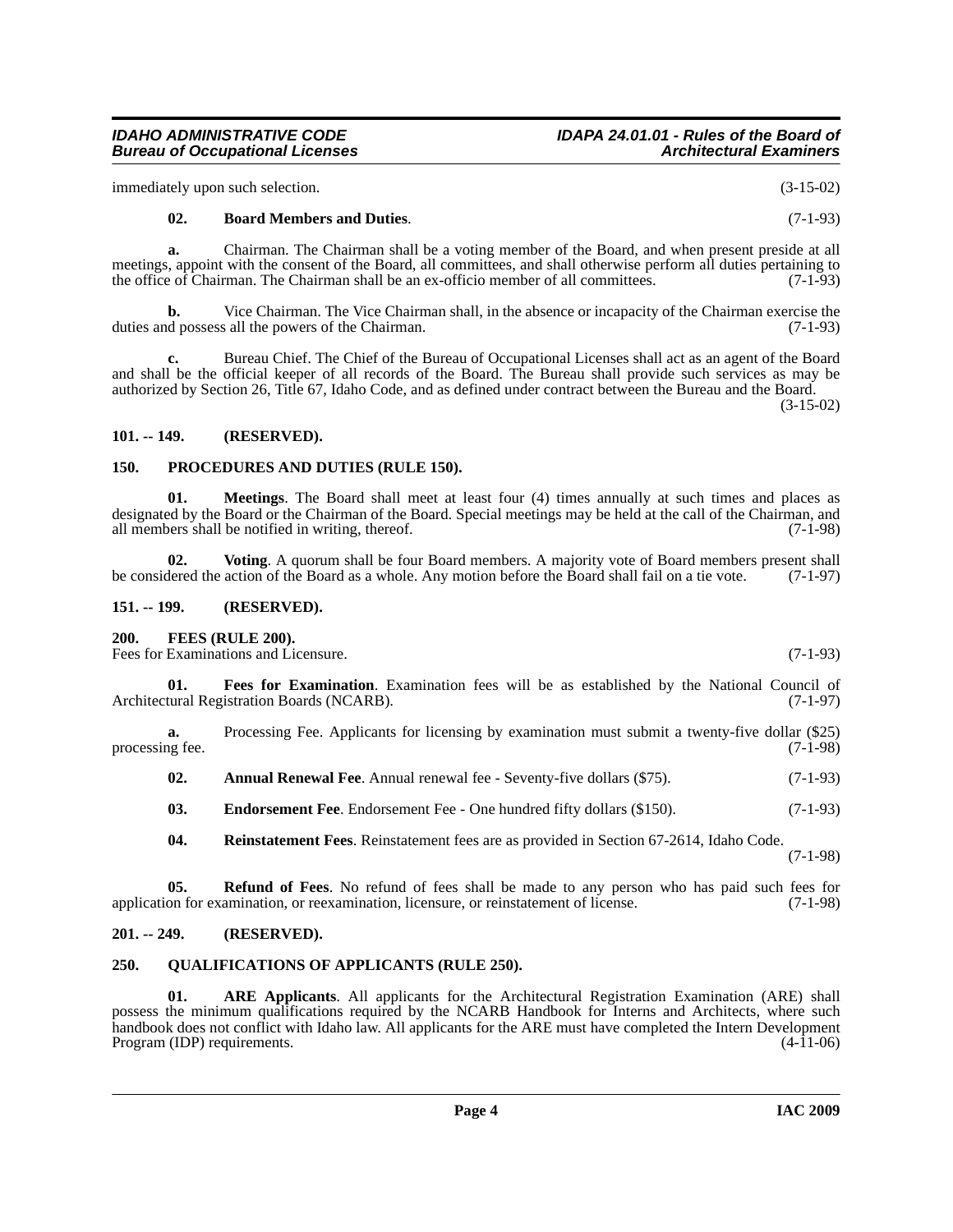# **Bureau of Occupational Licenses**

# *IDAHO ADMINISTRATIVE CODE IDAPA 24.01.01 - Rules of the Board of*

<span id="page-4-3"></span>**02. Experience in Lieu of Degree Applicants**. The Board may allow an applicant without an architecture degree to sit for the architecture examination upon determining that such applicant has attained the knowledge and skill approximating that attained by graduation from an accredited architecture curriculum including the submission of a record of eight (8) years or more of experience in architecture work of a character deemed satisfactory by the Board. Said experience shall be in addition to that necessary for completion of the Intern Development Program (IDP) requirements. Two (2) years of eight (8) or more years of experience may be accepted if determined that such experience is directly related to architecture under the direct supervision of a registered engineer (practicing as a structural, civil, mechanical or electrical engineer in the field of building construction) or a registered landscape architect. At least six (6) years of such experience must be obtained while working under the direct supervision of a licensed architect. (4-6-05)

<span id="page-4-0"></span>**251. – 299. (RESERVED).**

#### <span id="page-4-1"></span>**300. APPLICATION (RULE 300).**

#### <span id="page-4-5"></span><span id="page-4-2"></span>**01. Licensure by Examination**. (7-1-93)

**a.** Application for examination shall be made on the uniform application form adopted by the Board and furnished to the applicant by the Bureau. (3-15-02)

**b.** Applicants shall furnish all information required by the uniform application form and shall include wing: (3-15-02) the following:

i. Certified transcript of all subjects and grades received for all college courses taken. (7-1-93)

ii. If graduated from a college or university, furnish certification of graduation and a certified transcript of all work completed. (7-1-93)

iii. Furnish statement or statements, of all actual architectural or other applicable experience signed by the person under whose supervision the work was performed, giving kind and type of work done, together with dates of employment. (7-1-93) of employment.

iv. A recent passport photograph taken within the previous year for identification purposes. (3-30-01)

v. In addition to the above required information, an applicant having credits or a degree or degrees from any college or university shall furnish the Board a certified statement from each above institution stating by what accrediting group, if any, such credits or degree or degrees are accredited. (7-1-93) what accrediting group, if any, such credits or degree or degrees are accredited.

**c.** Application shall not be reviewed by the Board until all required information is furnished and the fee is paid.  $(3-15-02)$ required fee is paid.

**d.** To be considered by the Board, properly completed applications must be received by the Bureau at least thirty (30) days prior to the first day of the month in which the Board will meet. (3-15-02)

### <span id="page-4-4"></span>**02. Licensure by Endorsement -- Blue Cover**. (7-1-97)

**a.** General requirements. Application shall be accompanied by a current blue cover dossier compiled by the NCARB certifying that the applicant has satisfactorily passed the standard NCARB examinations, or NCARB authorized equivalent and shall include letters, transcripts, and other documents substantiating all statements relative to education and experience made in said application as required by the Board. (7-1-97) to education and experience made in said application as required by the Board.

**b.** Seismic knowledge requirements for endorsement applicants. Each applicant for license under endorsement to practice architecture in the state of Idaho shall submit evidence of his skill and knowledge in seismic design and such evidence shall be submitted and signed by the applicants acknowledged before a notary public, and shall contain one of the following statements: (7-1-97) shall contain one of the following statements:

i. "I have passed the examinations in Building Construction and Structural Design of the Western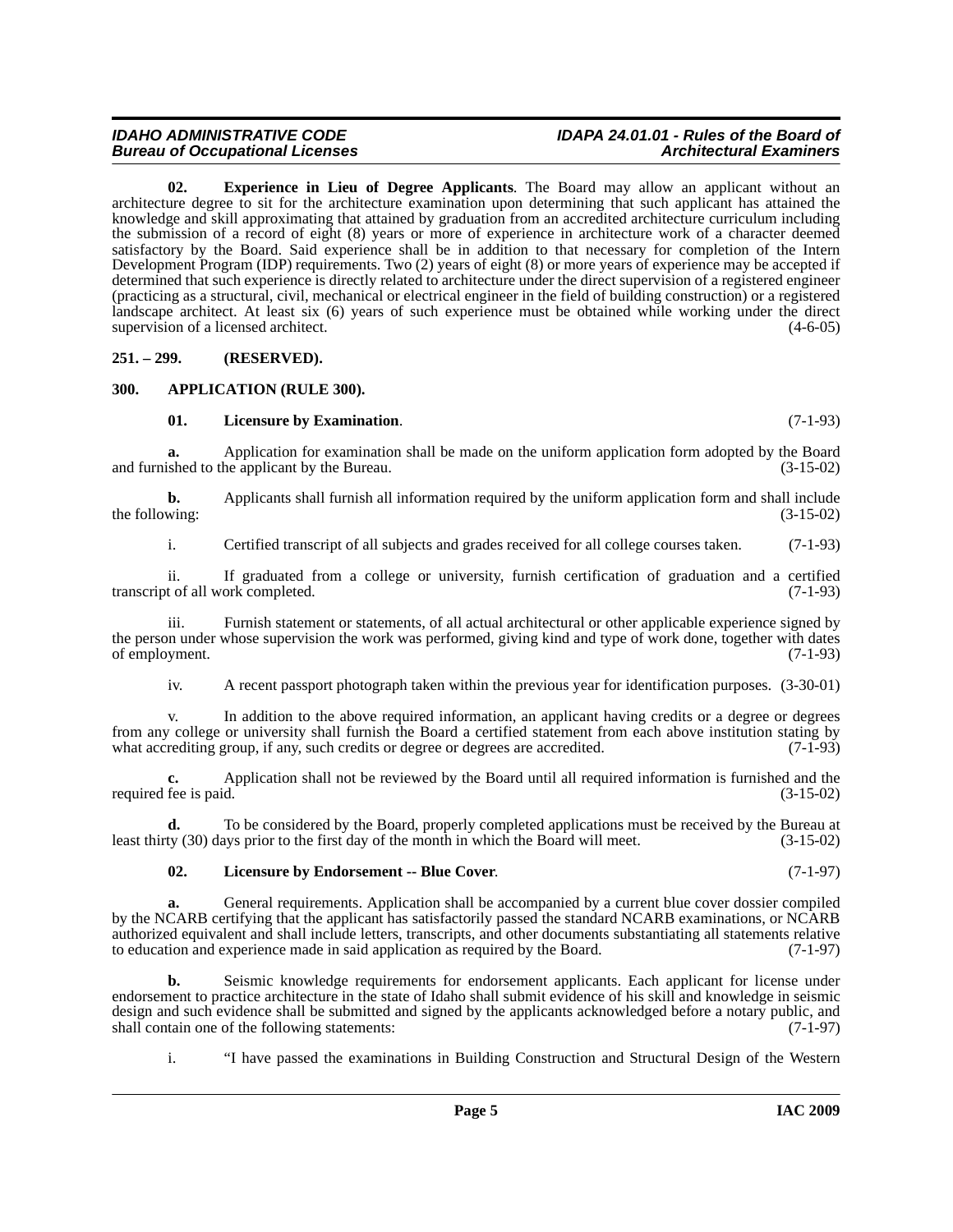Conference of State Architectural Registration Boards in June 1963 or since and/or the NCARB in 1965 or since." (7-1-97)

ii. "I am registered in the State of  $\frac{100}{100}$  in 20\_\_\_, where competence in seismic was a requirement for registration since \_\_\_\_\_\_\_\_, 20\_\_\_." (7-1-93)

iii. Certification of the successful completion of the seismic seminar approved by the National nee of Architectural Registration Boards. (7-1-93) Conference of Architectural Registration Boards.

**c.** All applicants shall attach to their statement a certification from the State architectural registration agency of the cited state attesting the adequacy of the cited seismic examination.  $(7-1-93)$ 

#### <span id="page-5-3"></span>**03. Licensure by Endorsement -- Equivalency**. (7-1-97)

**a.** Application shall be made on the uniform application form adopted by the Board and furnished to cant by the Bureau. (3-15-02) the applicant by the Bureau.

**b.** Applicant shall comply with all requirements set forth in Subsections 300.01, 300.02.b.i., 300.02.b.ii., 300.02.b.iii., and 300.02.c. (7-1-97)

**c.** Applicant shall provide proof of holding a current and valid license issued by another state, a cauthority recognized by the Board. (7-1-97) licensing authority recognized by the Board.

**d.** Applicant shall provide proof of satisfactorily passing the NCARB examinations or NCARB authorized equivalent examination, as determined by the Board. (7-1-97)

#### <span id="page-5-0"></span>**301. -- 349. (RESERVED).**

#### <span id="page-5-5"></span><span id="page-5-1"></span>**350. REGISTRATION EXAMINATION (RULE 350).**

The Board, having found that the content and methodology of the ARE prepared by NCARB is the most practicable and effective examination to test an applicant's qualifications for registration, adopts the ARE as the single, written and/or electronic examination for registration of architects in this state, and further adopts the following rules with respect thereto: (7-1-97)

**01. When Taken**. The Board will cause the ARE, prepared by NCARB, to be administered to all applicants eligible, in accordance with the requirements of the Board, by their training and education to be examined for registration on dates scheduled by the NCARB. The Board shall cause repeat divisions of the ARE to be administered to qualified candidates on such dates as are scheduled by the NCARB. The ARE examination is a multiple part examination prepared by NCARB. Content of the examination in all of its sections is available from the Board or NCARB. (4-11-06) Board or NCARB.

<span id="page-5-2"></span>**02. Grading**. The ARE shall be graded in accordance with the methods and procedures recommended by the NCARB. To achieve a passing grade on the ARE, an applicant must receive a passing grade in each division. Grades from the individual division may not be averaged. Applicants will have unlimited opportunities to retake division which they fail except as set forth in these rules. The Board shall accept passing grades of computer administered divisions of the ARE as satisfying the requirements for said division(s) when such examinations are administered as prescribed by the NCARB. (4-11-06)

<span id="page-5-4"></span>**03. Passing (ARE)**. To pass the ARE, an applicant must achieve a passing grade on each division. Effective July 1, 2006, and subject to certain conditions, a passing grade for any division of the ARE shall be valid for five (5) years, after which time the division must be retaken unless all divisions have been passed. The Board may allow a reasonable extension of such period in circumstances where completion of all divisions is prevented by a medical condition, active duty in military service, or other like causes. (4-11-06)

- <span id="page-5-6"></span>**04. Transition**. The transitional rules are as follows: (4-11-06)
- **a.** For applicants who have passed all divisions of the ARE by July, 2006 regardless of the time taken,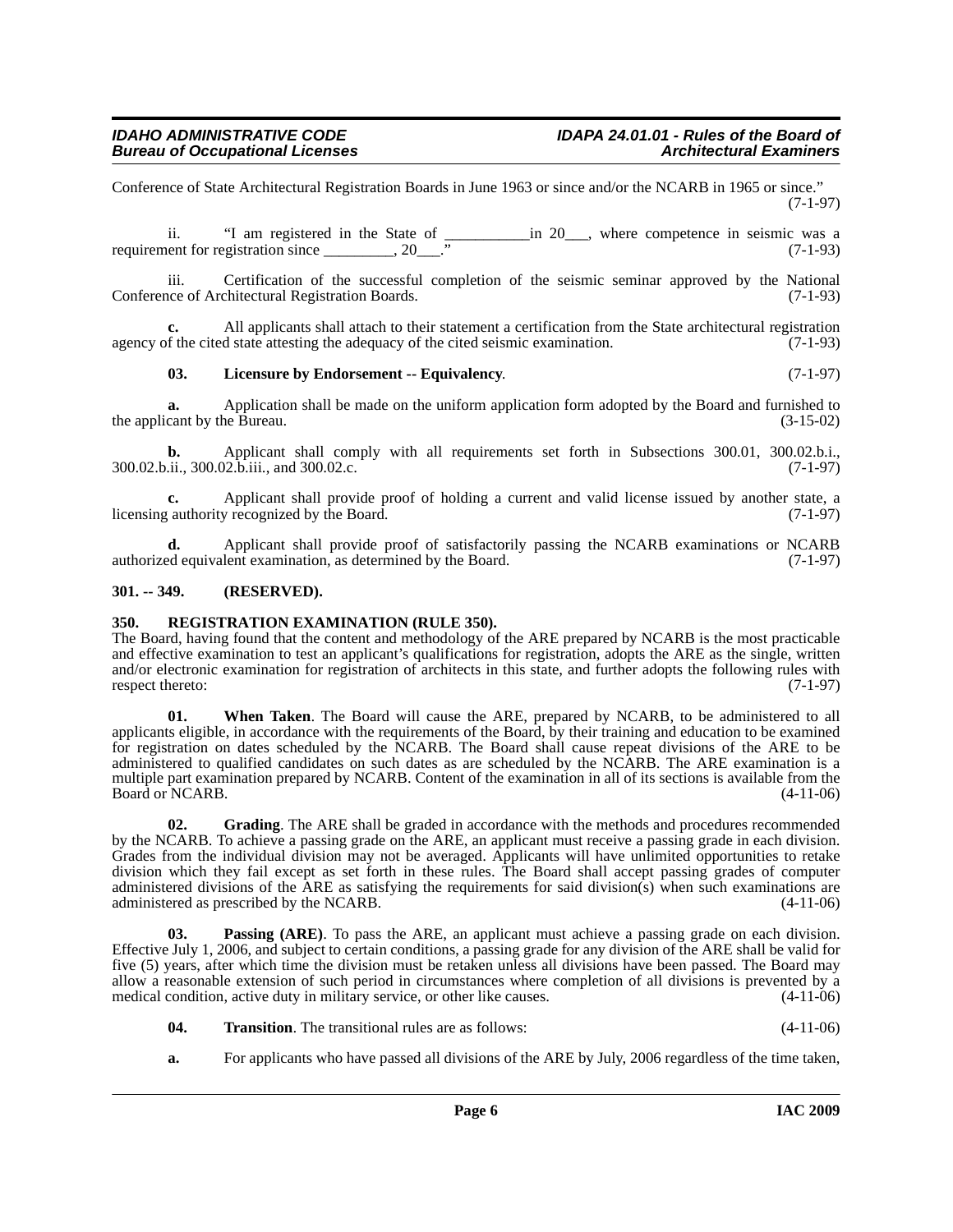# *Bureau of Occupational Licenses*

# *IDAHO ADMINISTRATIVE CODE IDAPA 24.01.01 - Rules of the Board of*

will have passed the ARE. (4-11-06)

**b.** For applicants who have passed one (1) or more but not all divisions of the ARE by July 1, 2006, such applicants will have five (5) years to pass all remaining divisions. A passing grade for any remaining division shall be valid for five (5) years, after which time the division must be retaken if the remaining divisions have not been passed. The five (5) year period shall commence after July 1, 2006, on the date when the first passed division is administered.

**c.** For applicants who have passed no divisions of the ARE by July 1, 2006, such applicants shall be governed by the above five (5) year requirement. The five (5) year period shall commence on the date when the first passed division is administered. (4-11-06)

#### <span id="page-6-0"></span>**351. MISCELLANEOUS REQUIREMENTS FOR EXAMINATION (RULE 351).**

<span id="page-6-17"></span><span id="page-6-12"></span><span id="page-6-11"></span><span id="page-6-6"></span>**01. Personal Interviews**. Personal interviews may be administered at the option of the Board.(7-1-93)

#### <span id="page-6-1"></span>**352. -- 374. (RESERVED).**

#### <span id="page-6-2"></span>**375. ARCHITECTURAL INTERN (RULE 375).**

An individual may represent themselves as an architectural intern only under the following conditions: (3-15-02)

**01. Supervision**. Each architectural intern shall be employed by and work under the direct supervision ho licensed architect. (3-15-02) of an Idaho licensed architect.

**02. IDP Enrollment**. Each architectural intern shall be enrolled in the National Council of Architectural Registration Board's (NCARB) Intern Development Program (IDP) and shall maintain a record in good standing.  $(3-15-02)$ 

<span id="page-6-15"></span><span id="page-6-9"></span>**03. Record**. Each architectural intern shall possess either: (3-15-02)

**a.** A record with the NCARB establishing that IDP training units are being earned in any of the IDP settings A, B, C, D or E; or training settings  $A$ ,  $B$ ,  $C$ ,  $D$  or  $E$ ; or

<span id="page-6-16"></span><span id="page-6-14"></span>**b.** A record establishing completion of all IDP training regulations as specified by NCARB.(3-15-02)

**04. Prohibitions**. An architectural intern shall not sign or seal any architectural plan, specification, or other document. An architectural intern shall not engage in the practice of architecture except under the direct supervision of an Idaho licensed architect. (3-15-02)

**05. Registration**. Each architectural intern shall register with the Board on forms provided by the Bureau of Occupational Licenses that shall include the names and addresses of their employer, IDP supervisor, and  $IDP$  mentor.  $(3-15-02)$ 

#### <span id="page-6-3"></span>**376. -- 399. (RESERVED).**

#### <span id="page-6-10"></span><span id="page-6-4"></span>**400. MISCELLANEOUS REQUIREMENTS (RULE 400).**

<span id="page-6-13"></span>**01. Practice of Architecture**. Idaho Law prohibits the practice of architecture by any unlicensed r firm for any reason. (7-1-93) person or firm for any reason.

<span id="page-6-7"></span>**02. Corporations**. Corporations organized to do general business in the state of Idaho may not practice architecture in the state of Idaho. (7-1-93)

<span id="page-6-8"></span>**03. Firm Names**. Firm names incorporating the use of names of unlicensed individuals are considered on of Section 54-310, Idaho Code. (7-1-93) in violation of Section 54-310, Idaho Code.

#### <span id="page-6-5"></span>**401. -- 409. (RESERVED).**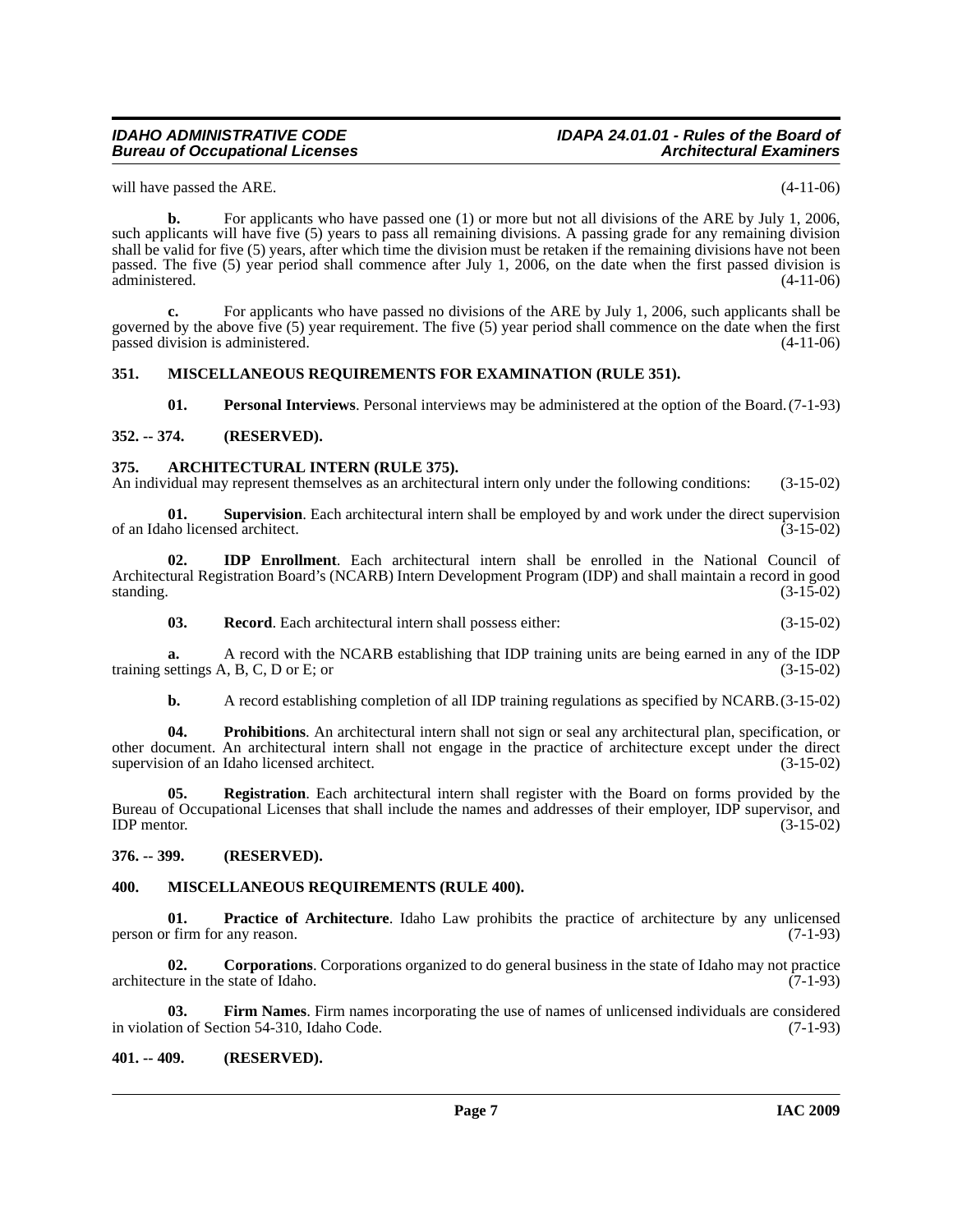#### <span id="page-7-0"></span>**410. USE OF AN ARCHITECT'S SEAL (RULE 410).**

An architect's seal shall be placed on all technical submissions prepared personally by the architect or prepared by his staff under the architect's direction and personal supervision. An architect shall only seal those documents prepared by another licensed professional where the architect has both control over and detailed professional knowledge of the work or matters contained in said document. Nothing in this rule shall limit an architect's responsibility to the owner for the work of other licensed professionals to the extent established by contract between the owner and architect.

 $(4 - 5 - 00)$ 

#### <span id="page-7-1"></span>**411. -- 449. (RESERVED).**

#### <span id="page-7-4"></span><span id="page-7-2"></span>**450. CONTINUING EDUCATION (RULE 450).**

In order to protect the public health and safety and promote the public welfare, the Board has adopted the following rules for continuing education. (3-20-04)

<span id="page-7-5"></span>**01. Continuing Education Requirement**. Each Idaho licensed architect must successfully complete a minimum of eight (8) hours of continuing education in architectural health, safety and welfare annually for license renewal. (3-20-04)

**a.** Beginning January 1, 2005, each licensee shall submit to the Board a license renewal application form, together with the required fees, certifying by signed affidavit that compliance with the annual CE requirements have been met during the previous twelve (12) months. The Board may conduct such continuing education audits and require verification of attendance as deemed necessary to ensure compliance with the CE requirements. (4-6-05 require verification of attendance as deemed necessary to ensure compliance with the CE requirements.

**b.** A licensee shall be considered to have satisfied their CE requirements for the first renewal of their initial license. Licensees who have failed to meet the annual continuing education requirement may petition the Board for additional time to complete their continuing education requirements. (3-20-04)

**c.** After January 1, 2005 and prior to reinstatement of a license lapsed, canceled or otherwise nonrenewed for less than five (5) years, the applicant shall provide proof of attendance consisting of eight (8) hours of continuing education for each year the license was lapsed. A license lapsed, canceled or otherwise not renewed for more than five (5) years may be reinstated in accordance with Section 67-2614, Idaho Code. (4-6-05) more than five  $(5)$  years may be reinstated in accordance with Section  $67-2614$ , Idaho Code.

**d.** A licensee may carryover a maximum of eight (8) hours of continuing education to meet the next (3-20-04) (3-20-04) year's continuing education requirement.

**e.** One (1) continuing education hour shall be equal to one (1) learning unit, as determined by the American Institute of Architects, or one (1) clock hour of education, as determined by the Board. (3-20-04)

<span id="page-7-3"></span>**02. Architectural Health, Safety and Welfare Requirement**. To qualify for continuing education, a course must involve architectural health, safety and welfare, which generally relates to the structural integrity or unimpairedness of a building or building sites and includes the following subject areas: (3-20-04)

**a.** Architectural planning and pre-design, accessibility, acoustics, building design, code of ethics, codes, acts, laws and rules governing the practice of architecture, construction administration, construction laws, construction functions, materials, methods and systems, environmental issues, energy efficiency, asbestos, lead based paint, toxic emissions, environmental analysis and environmental issues of building materials and systems, fire, building fire codes, flames spread, smoke contribution, explosives, fire safety systems, fire detection alarm standards, insurance issues, interior design, material use, functions and features, materials systems, roofing, waterproofing, wall systems, mechanical, plumbing and electrical system concepts, materials and methods, security of buildings, natural hazards related to building design, earthquakes, high wind and floods, preservation, renovation, restoration and adaptive reuse and sustainable design, site and soil analysis, site design, specification writing, structural issues, survey methods and techniques, and such other subjects as determined by the Board. (3-20-04)

**03. Approved Credit**. Continuing education courses must be in the subject of architectural health, d welfare and be presented by: (3-20-04) safety and welfare and be presented by: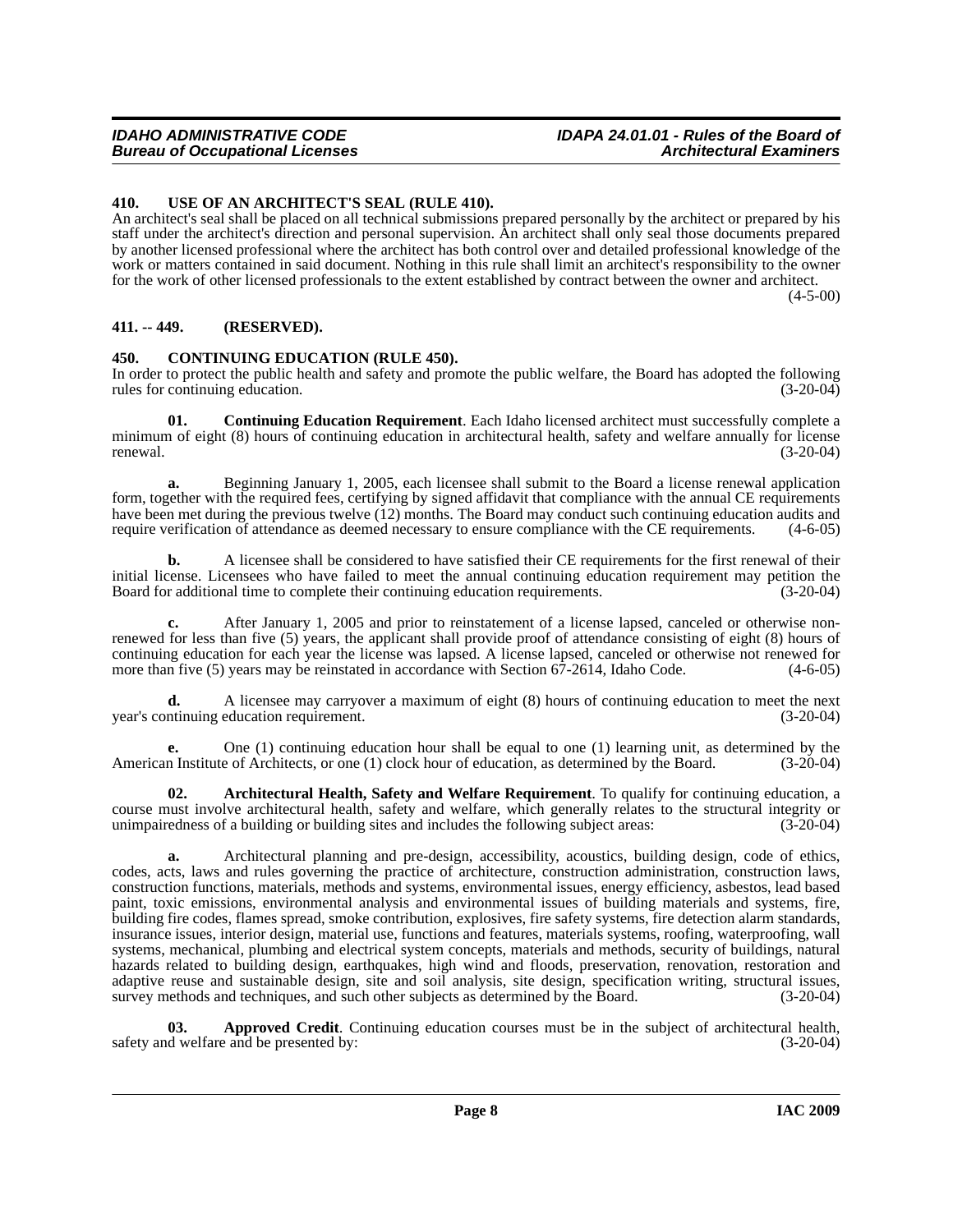**a.** Providers approved by the National Architectural Accreditation Board (NAAB) schools of ure: or architecture; or

**b.** Providers approved by the National Council of Architect Registration Board (NCARB); or

(3-20-04)

**c.** Providers approved by the American Institute of Architects (AIA); or (3-20-04)

**d.** Providers as otherwise approved by the Board. All requests for approval or pre-approval of continuing education credits must be made to the Board in writing and must be accompanied by a statement that includes the name of the instructor or instructors, his or her qualifications, the date, time and location of the course, the specific agenda for the course, the number of continuing education hours requested, and a statement of how the course is believed to be in the nature of architectural health, safety and welfare. (3-20-04) course is believed to be in the nature of architectural health, safety and welfare.

<span id="page-8-6"></span>**04. Verification of Attendance**. It shall be necessary for each licensee to maintain verification of attendance by securing authorized signatures or other documentation from the course instructors or sponsoring institution substantiating any and all hours attended by the licensee. This verification shall be maintained by the licensee for a period of three (3) years and provided to the Board upon request of the Board or its agent. (3-20-04)

<span id="page-8-5"></span>**05. Failure to Fulfill the Continuing Education Requirements**. The license will not be renewed for those licensees who fail to certify or otherwise provide acceptable documentation of meeting the CE requirements. Licensees who make a false attestation regarding compliance with the CE requirements shall be subject to disciplinary action by the Board. (3-20-04) disciplinary action by the Board.

**06.** Exemptions. A licensed architect shall be deemed to have complied with the CE requirements if the licensee attests in the required affidavit that for not less than ten  $(10)$  months of the preceding one  $(1)$  year period of licensure, the architect has met one (1) of the following criteria: (3-20-04)

**a.** Has served honorably on active duty in the military service (exceeding ninety (90) consecutive days). (3-20-04)

**b.** Is a resident of another jurisdiction recognized by the Board having a continuing professional education requirement for registration as an architect and has complied with all requirements of that state or district for practice therein.

**c.** Is a government employee working as an architect and assigned to duty outside the United States. (3-20-04)

**d.** Special Exemption. The Board shall have authority to make exceptions for reasons of individual hardship, including health (certified by a medical doctor) or other good cause. The architect must provide any information requested by the Board to assist in substantiating hardship cases. This exemption is granted at the sole discretion of the Board. (3-20-04)

### <span id="page-8-0"></span>**451. -- 499. (RESERVED).**

#### <span id="page-8-3"></span><span id="page-8-1"></span>**500. AFFILIATION (RULE 500).**

<span id="page-8-4"></span>**01. Board Is an Active Member of the Western Conference of the Architectural Registration Boards**. This Board by approved resolution and payment of the proper fees by the proper authority is an active member of the Western Conference of the Architectural Registration Boards. The Board shall designate one or more delegates from the Board to attend the annual meeting of the Western Conference and approve payment of the expenses of the delegate or delegates by the state of Idaho in accordance with the law. (7-1-93)

<span id="page-8-2"></span>**02. Administration of Construction Contracts**. Under Section 54-309, paragraph 1-c, "Practice of Architecture," Section 54-305, paragraph 1-f, Grounds for Discipline, the words "Administration of Construction Contracts," in accordance with current knowledge and usage in the profession means "Administration of the Contract" as defined in the relevant Contract for Construction or Owner-Architect Agreement as published by the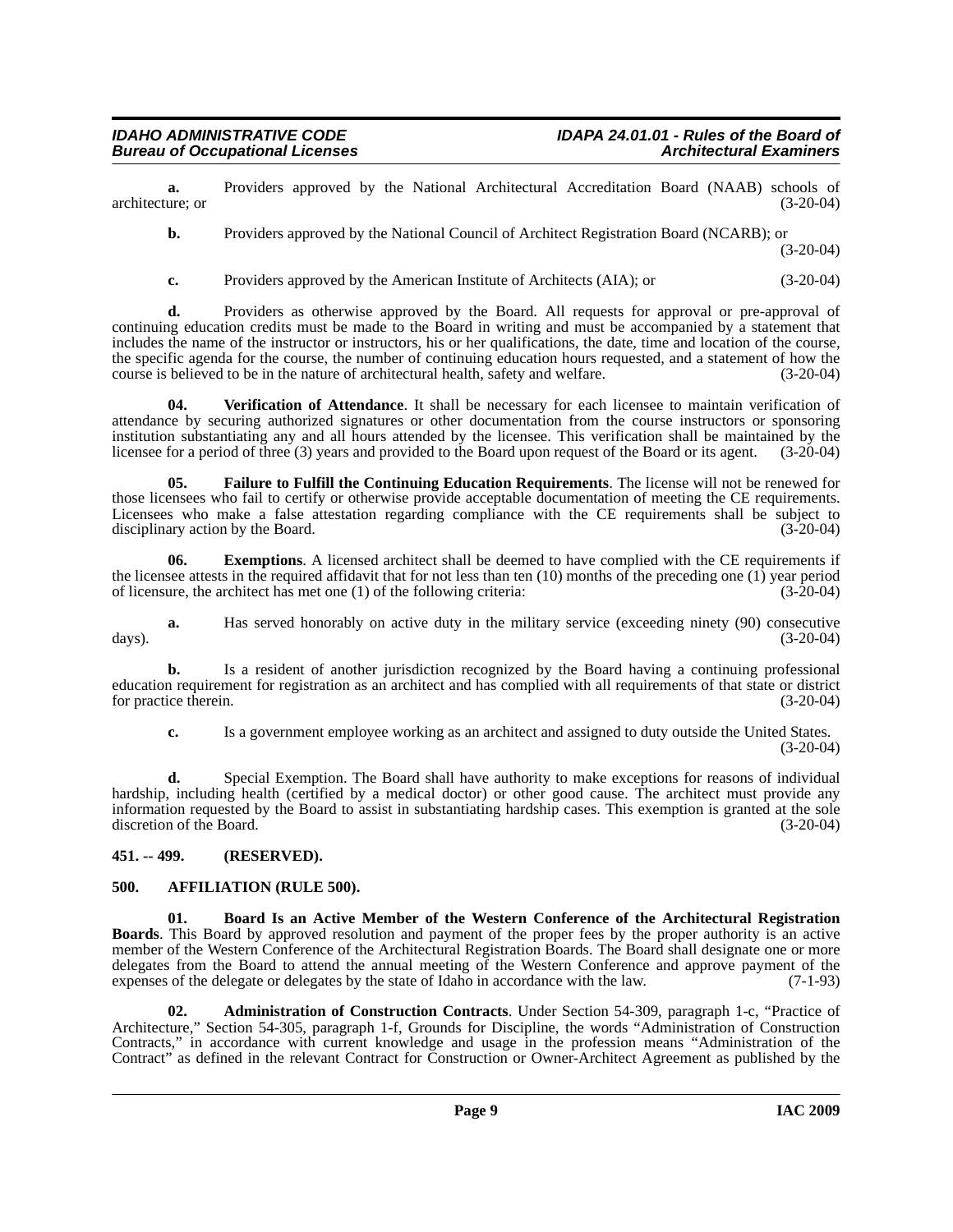American Institute of Architects. (4-5-00)

#### <span id="page-9-0"></span>**501. -- 549. (RESERVED).**

#### <span id="page-9-15"></span><span id="page-9-1"></span>**550. INTERPRETATIONS (RULE 550).**

The following interpretation of Laws relating to Architecture in Idaho Code are hereby made by the Board. (7-1-93)

<span id="page-9-18"></span>**01. Reference to Building**. Under Section 54-309, reference to any building wherein the safeguarding of life, health, and property is concerned means any building which public or private sector of population may use or any building into which the public or private sector of the population is invited either as spectators, visitor, student, guest, or employee, or any building where the private or public sector of the population conducts business. (7-1-93)

<span id="page-9-11"></span>**02. Administration of Construction Contracts**. Under Section 54-309, paragraph 1-c, "Practice of Architecture," Section 54-305, paragraph 1-f, Grounds for Discipline, the words "Administration of Construction Contracts," in accordance with current knowledge and usage in the profession means "Administration of the Contract" as defined in the relevant Contract for Construction or Owner-Architect Agreement as published by the American Institute of Architects. (4-5-00) American Institute of Architects.

<span id="page-9-17"></span>**03. Professional Standards**. Under Section 54-305, an architect shall be completely objective and truthful in all professional reports, statements, or testimony and shall include therein all relevant and pertinent information known to him.  $(7-1-93)$ 

<span id="page-9-14"></span>**04. Direct Supervision**. Direct supervision is that degree of supervision by a licensed architect overseeing the work of another whereby the architect has both control over, and detailed professional knowledge of, the work prepared under his or her supervision. The primary contract or agreement for the project must be between the architect of record and the entity for which architectural services are provided, not between the person being supervised and the entity for which the services are provided.  $(7-1-98)$ 

#### <span id="page-9-2"></span>**551. -- 599. (RESERVED).**

#### <span id="page-9-16"></span><span id="page-9-3"></span>**600. LEGAL ADVICE (RULE 600).**

All legal advice shall be furnished the Board by the Office of the Attorney General of the State of Idaho or such legal advice may be furnished by private legal counsel with the approval of the Board. (7-1-93)

#### <span id="page-9-4"></span>**601. -- 699. (RESERVED).**

#### <span id="page-9-5"></span>**700. RULES OF PROCEDURE UNDER THE ADMINISTRATIVE PROCEDURE ACT (RULE 700).**

All procedures available under the Board of Architects shall be those adopted by the Bureau of Occupational Licenses.  $(7-1-93)$ 

#### <span id="page-9-6"></span>**701. -- 749. (RESERVED).**

#### <span id="page-9-12"></span><span id="page-9-7"></span>**750. CODE OF ETHICS (RULE 750).**

<span id="page-9-19"></span>**01. Rules of Conduct**. The NCARB Rules of Conduct are hereby adopted as the Code of Ethics for all ensed architects. (3-15-02) Idaho licensed architects.

<span id="page-9-20"></span>**02. Violation of the Code of Ethics**. The Board will take action against a licensee under Section 54- 305 (h), Idaho Code, who is found in violation of the Code of Ethics. (7-1-93)

#### <span id="page-9-13"></span><span id="page-9-8"></span>**751. COSTS AND FEES IN DISCIPLINARY PROCEEDING (RULE 751).**

The Board may order a licensed architect to pay the costs and fees incurred by the Board in the investigation or prosecution of the licensee for violation of Section 54-305(1)(a)(i), Idaho Code.  $(3-18-99)$ 

#### <span id="page-9-9"></span>**752. -- 799. (RESERVED).**

#### <span id="page-9-10"></span>**800. RULEMAKING HISTORY PRIOR TO JULY 1, 1993 (RULE 800).**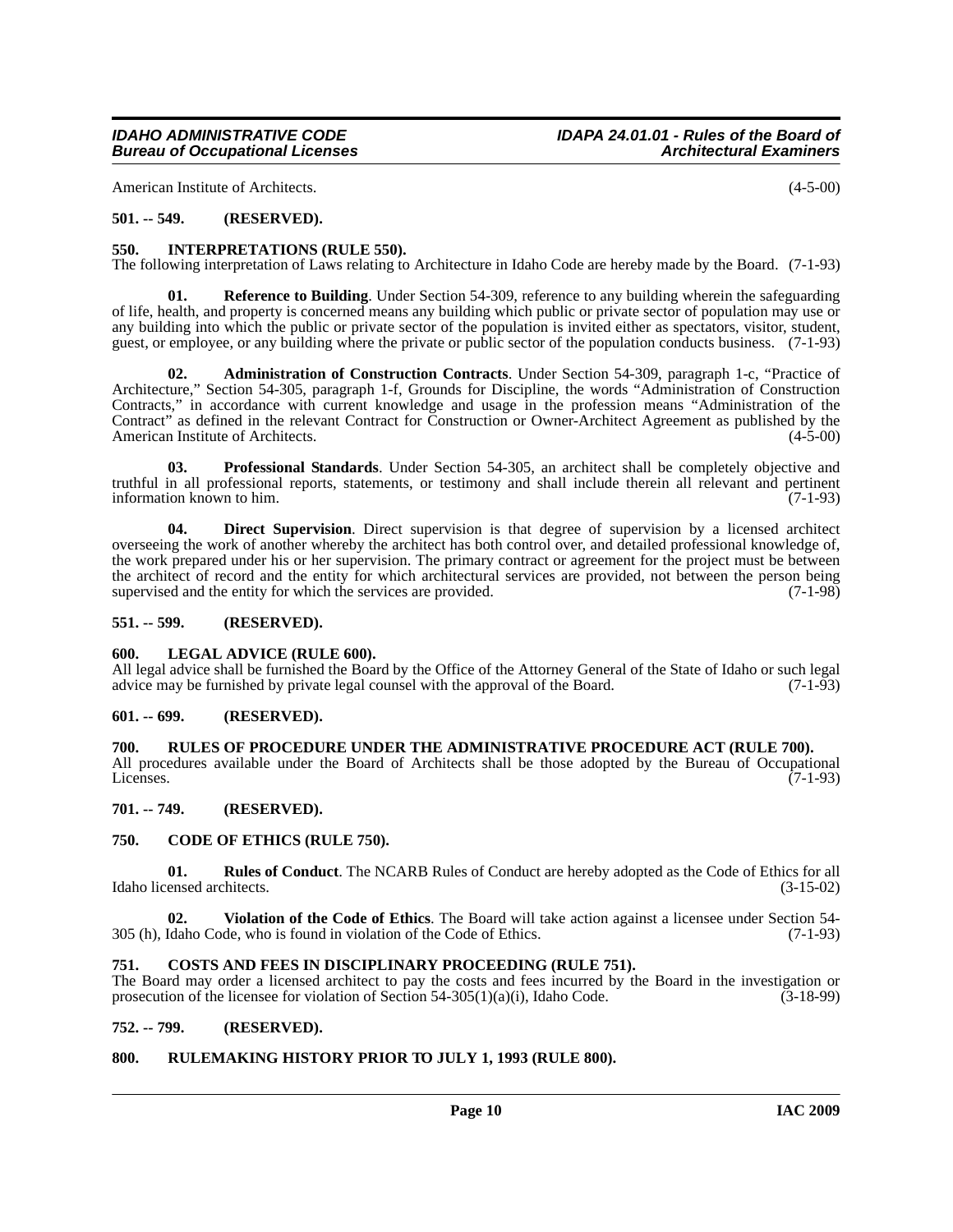ADOPTED DECEMBER 29, 1989 EFFECTIVE JANUARY 18, 1990 ADOPTED BY EMERGENCY NOVEMBER 2, 1990 EFFECTIVE APRIL 4, 1991 ADOPTED BY EMERGENCY MARCH 1, 1991 EFFECTIVE JUNE 4, 1991 SUPERSEDING ALL PREVIOUS RULES (7-1-93)

<span id="page-10-0"></span>**801. -- 999. (RESERVED).**